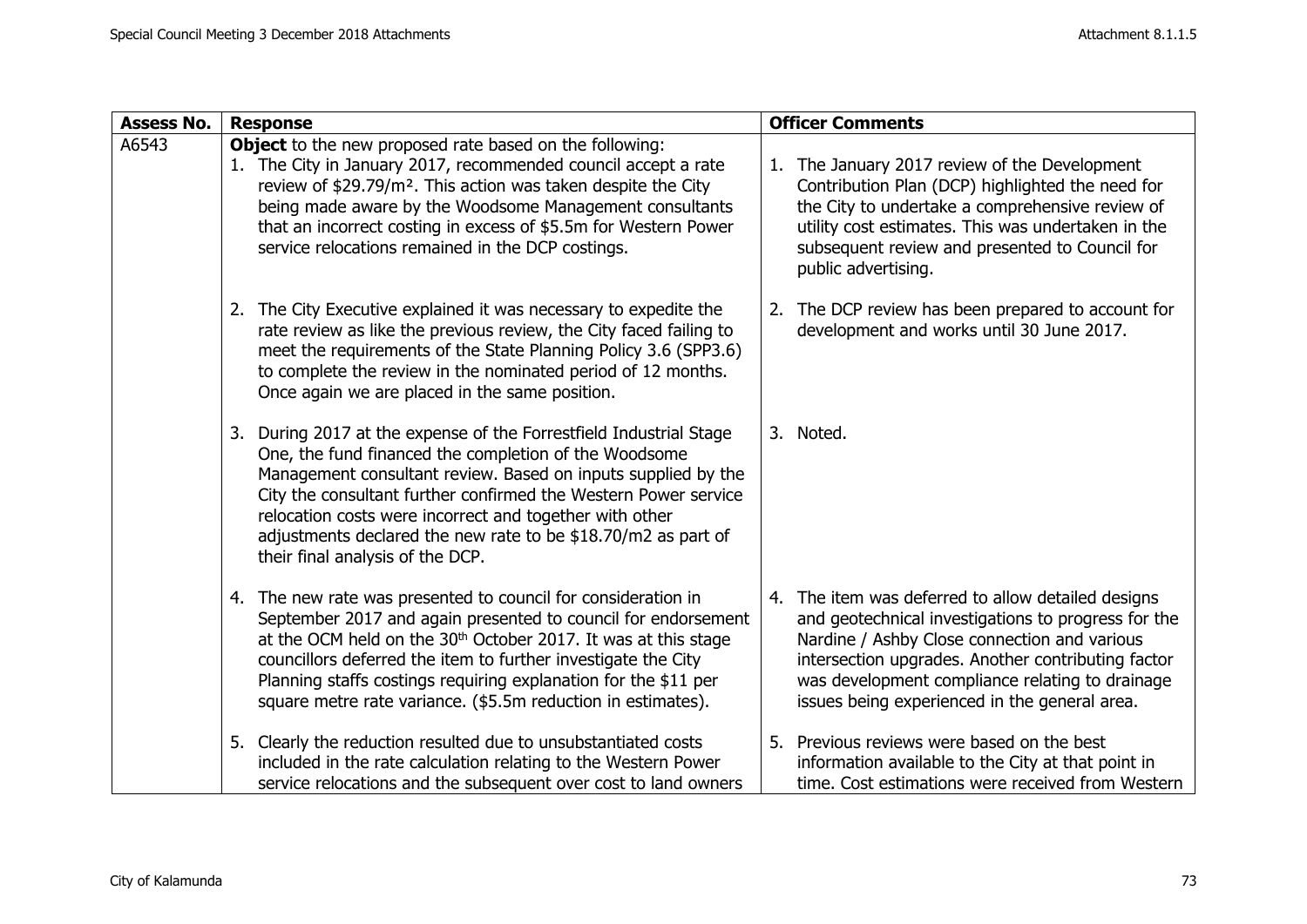| who made contributions, including those incorrect costings. The<br>reason for these inclusions have yet to be satisfactorily clarified<br>by the City.                                                                                                                                                                                                                                                                                                                             | Power and other utility providers with<br>contingencies included within the estimates.                                                                                                                                                                                                                                                                                                   |
|------------------------------------------------------------------------------------------------------------------------------------------------------------------------------------------------------------------------------------------------------------------------------------------------------------------------------------------------------------------------------------------------------------------------------------------------------------------------------------|------------------------------------------------------------------------------------------------------------------------------------------------------------------------------------------------------------------------------------------------------------------------------------------------------------------------------------------------------------------------------------------|
| 6. The executive have now decided to dismiss the findings and rate<br>evaluation of Woodsome Management consultants and excluding<br>them from the re-assessment of the rate review.                                                                                                                                                                                                                                                                                               | 6. Woodsome were not engaged to review the DCP<br>Report since Council's deferral on 30 October 2017.<br>The timing of the delivery of infrastructure<br>estimates did not provided sufficient time for an<br>external review. Woodsome have assisted the City<br>with a final review of the documentation, inputs<br>and calculations and have provided the City an<br>outcomes report. |
| 7. The resultant rate provided by the City staff being \$20.92<br>presented to council for advertising in March 2018 for<br>advertising. This increase in rate, relates to increased costs of<br>approximately \$850,000 above costs provided to the consultants<br>by City staff in late 2017. Once again the review has been<br>changed at the last minute and once again the validity of the<br>costings are in dispute, with the inclusion of costs not related to<br>the DCA. | 7. The increase in costs primarily relate to revisions to<br>infrastructure estimates in response to more<br>detailed geotechnical investigations, pavement<br>assessments and design.                                                                                                                                                                                                   |
| 8. The City's inability to provide an accurate rate has once again<br>stalled the development of this area, with developer's<br>understandably delaying the payment of contributions, being<br>aware of the \$110,000 per hectare over cost due to the release<br>of the rate indicated by the consultant. (Current rate payable<br>\$29.79/m2.                                                                                                                                    | 8. Noted, the City is working to finalise the DCP<br>Report review at the earliest opportunity.                                                                                                                                                                                                                                                                                          |
| 9. The Woodsome Management evaluation provided for the rate<br>review to be delivered on time and in accordance with the<br>provisions of SPP3.6. Once again the City's late intervention has                                                                                                                                                                                                                                                                                      | 9. Comments are noted, Council deferred the rate<br>adoption for the purposes of advertising because of<br>issues that arose during construction.                                                                                                                                                                                                                                        |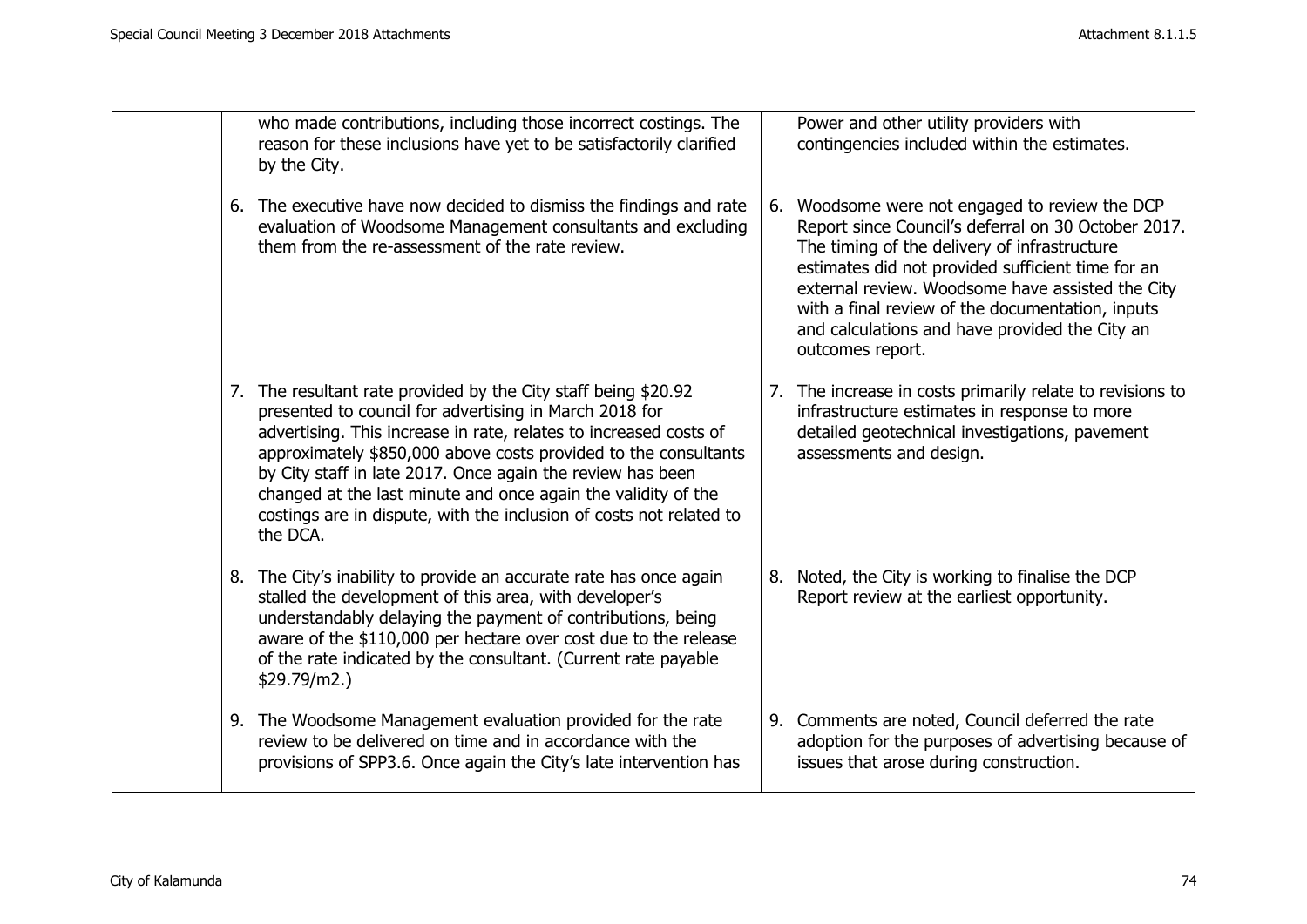| delayed the progression of the development by once again likely                                                                                                                                                                                                                                                                                                                                                                                                   |                                                                                                                                                                                                                                                                                                                                                                                                                                                                                                                                                                                                                                                                                                                                                     |
|-------------------------------------------------------------------------------------------------------------------------------------------------------------------------------------------------------------------------------------------------------------------------------------------------------------------------------------------------------------------------------------------------------------------------------------------------------------------|-----------------------------------------------------------------------------------------------------------------------------------------------------------------------------------------------------------------------------------------------------------------------------------------------------------------------------------------------------------------------------------------------------------------------------------------------------------------------------------------------------------------------------------------------------------------------------------------------------------------------------------------------------------------------------------------------------------------------------------------------------|
| to deliver the new rate six months late.                                                                                                                                                                                                                                                                                                                                                                                                                          |                                                                                                                                                                                                                                                                                                                                                                                                                                                                                                                                                                                                                                                                                                                                                     |
| 10. Scrutiny of the increased costs not established in the initial<br>assessment and those not related to this DCA will need to be and<br>can be conducted prior to establishing the final rate and prior to<br>endorsement by the council.<br>a) Drainage issues on intersection of City roads Berkshire and<br>Ashby Close.<br>b) Extension of Road 2A no longer necessary with WAPC<br>decisions on internalization with the removal of lot size<br>reduction. | 10.<br>a) Noted. The City is currently working with the<br>owners of Lot 7 Ashby to address the matter of<br>onsite drainage.<br>b) The proposed design of Road 2A ending in a<br>cul-de-sac ensures an equitable outcome, with<br>all properties within the LSP area achieving at<br>minimum RAV 4 access. The Road 2A cul-de-<br>sac also ensures the separation of residential<br>traffic from the industrial area heavy vehicle<br>traffic. While it is acknowledged that the<br>urbanisation of Forrestfield North will increase<br>traffic in the area generally it is also of equal<br>benefit to the industrial area to avoid the<br>residential traffic utilising RAV access routes to<br>reduce conflicts and improve freight efficiency. |
| Increase administration costs beyond contracted percentage.<br>C)                                                                                                                                                                                                                                                                                                                                                                                                 |                                                                                                                                                                                                                                                                                                                                                                                                                                                                                                                                                                                                                                                                                                                                                     |
| d) Review of municipal costs charged to the Trust account.                                                                                                                                                                                                                                                                                                                                                                                                        | c) Administration costs are based on projected<br>estimates only.                                                                                                                                                                                                                                                                                                                                                                                                                                                                                                                                                                                                                                                                                   |
| 11. The prime objective of the administrator of the trust is to<br>establish the true cost to deliver this project in a fair,<br>transparent, timely and accountable process and that is what is                                                                                                                                                                                                                                                                  | d) The DCP is not run as a Trust it is a restricted<br>Reserve fund.<br>11. The 2016-17 annual review included a $$20,000$                                                                                                                                                                                                                                                                                                                                                                                                                                                                                                                                                                                                                          |
| expected.                                                                                                                                                                                                                                                                                                                                                                                                                                                         | allowance for staff time and project management<br>costs. Until the 30 June 2017, approx. \$60,000 in                                                                                                                                                                                                                                                                                                                                                                                                                                                                                                                                                                                                                                               |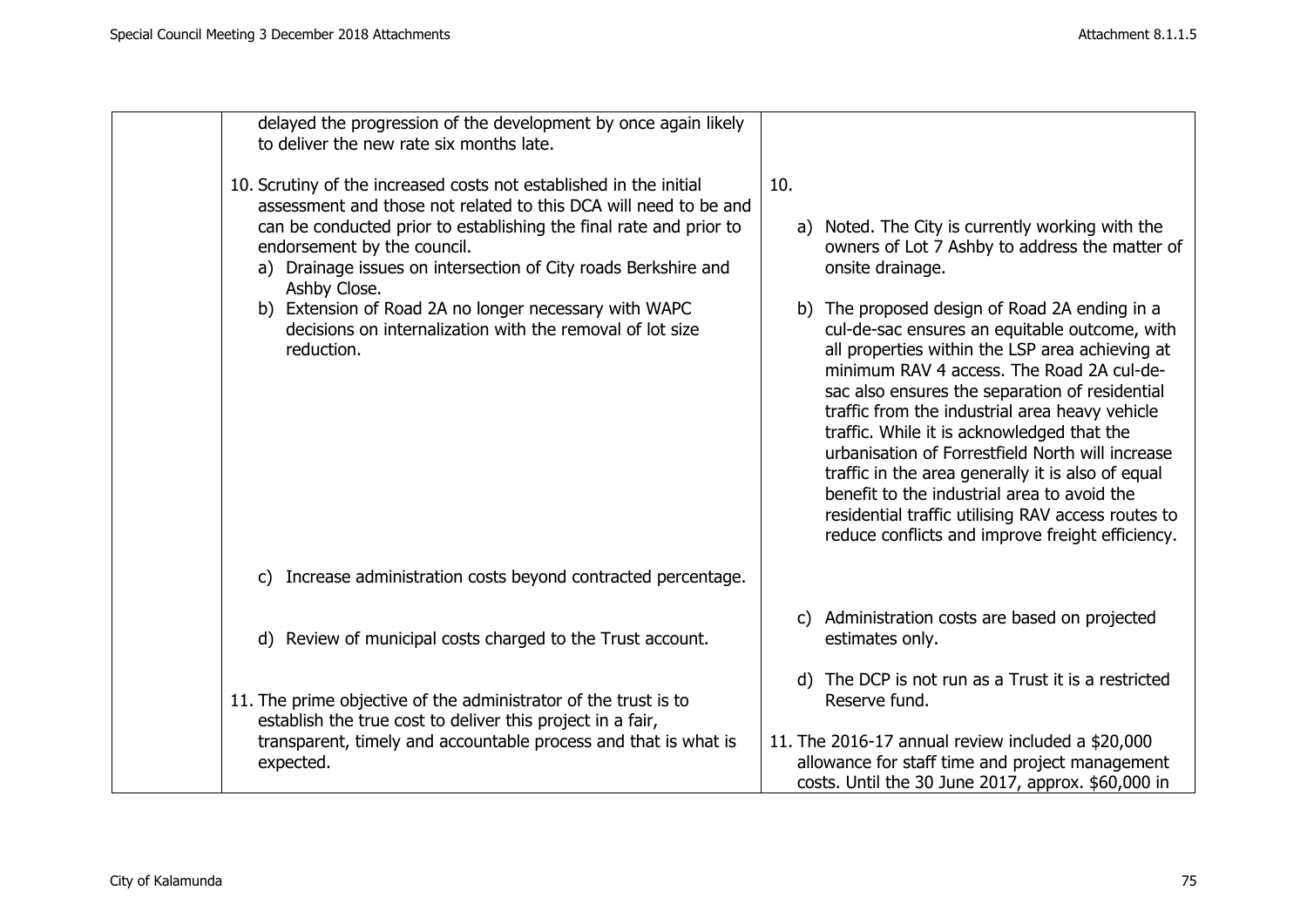|         |                                                                                                                                                                                                                                                                                                                                                                                                                                                                                                                                                                                                                                                                                                           | staff time had been incurred with only \$20,000<br>estimated and thus recovered. It is recommended<br>that Council include \$70,000 for staff time and<br>project management costs in the 2017-18 review<br>to ensure these costs are recovered. This is an<br>estimate and the actual cost of staff time is only<br>ever recovered from the DCP. |  |
|---------|-----------------------------------------------------------------------------------------------------------------------------------------------------------------------------------------------------------------------------------------------------------------------------------------------------------------------------------------------------------------------------------------------------------------------------------------------------------------------------------------------------------------------------------------------------------------------------------------------------------------------------------------------------------------------------------------------------------|---------------------------------------------------------------------------------------------------------------------------------------------------------------------------------------------------------------------------------------------------------------------------------------------------------------------------------------------------|--|
| A189555 | <b>Part 1 of submission</b>                                                                                                                                                                                                                                                                                                                                                                                                                                                                                                                                                                                                                                                                               |                                                                                                                                                                                                                                                                                                                                                   |  |
|         | <b>Object</b> to the following:                                                                                                                                                                                                                                                                                                                                                                                                                                                                                                                                                                                                                                                                           |                                                                                                                                                                                                                                                                                                                                                   |  |
|         | 1. 2.2.1 Berkshire Rd. There is no reason to replace this 700m of<br>concrete path. It is in excellent condition, and while not 2.5m<br>wide (app 1.8m), it is offset from the road and will need to be<br>replaced with any medium term upgrade of Berkshire Rd<br>associated with increased traffic from the station and FFN. Land<br>owners that are, and have developed recently, have replaced<br>damaged sections of the path as they were. It would be<br>irresponsible to dig these up again to widen by 1/2m. There are<br>overhead power lines remaining to only 2 properties on Berkshire<br>Rd. All other owners have paid for their own underground feeds<br>so this item should be removed. | 1. Advice received has indicated that widening of a<br>shared path is an acceptable practice and<br>accordingly the estimates have been updated to<br>allow for widening of the existing paths to 2.5m.<br>Overhead lines will remain as it is dependent on<br>the timing of upgrades.                                                            |  |
|         | 2. 2.2.7 Sultana Rd West. Widen carriageway on 1 side only as<br>this item still refers to a "50% contribution". It would be much<br>simpler, more accurate and less confusing to have description<br>and costings of upgrade to one side of the road only and drop<br>the 50% reference.                                                                                                                                                                                                                                                                                                                                                                                                                 | 2. The DCP report is required to be consistent with<br>the infrastructure items listed in Schedule 12 of the<br>Local Planning Scheme No. 3, which refers to a<br>"50% contribution" of Sultana Road West.                                                                                                                                        |  |
|         | 3. 2.2.11 Bush Forever. This site was purchased by Bush Forever<br>in 1999. It has been fenced, maintained and managed by them<br>for 14 years before this LSP and DCP were endorsed. Their guide                                                                                                                                                                                                                                                                                                                                                                                                                                                                                                         | 3. The matter regarding Bush Forever fencing has<br>been discussed with the Department of Planning,<br>Lands and Heritage and it is their expectation that                                                                                                                                                                                        |  |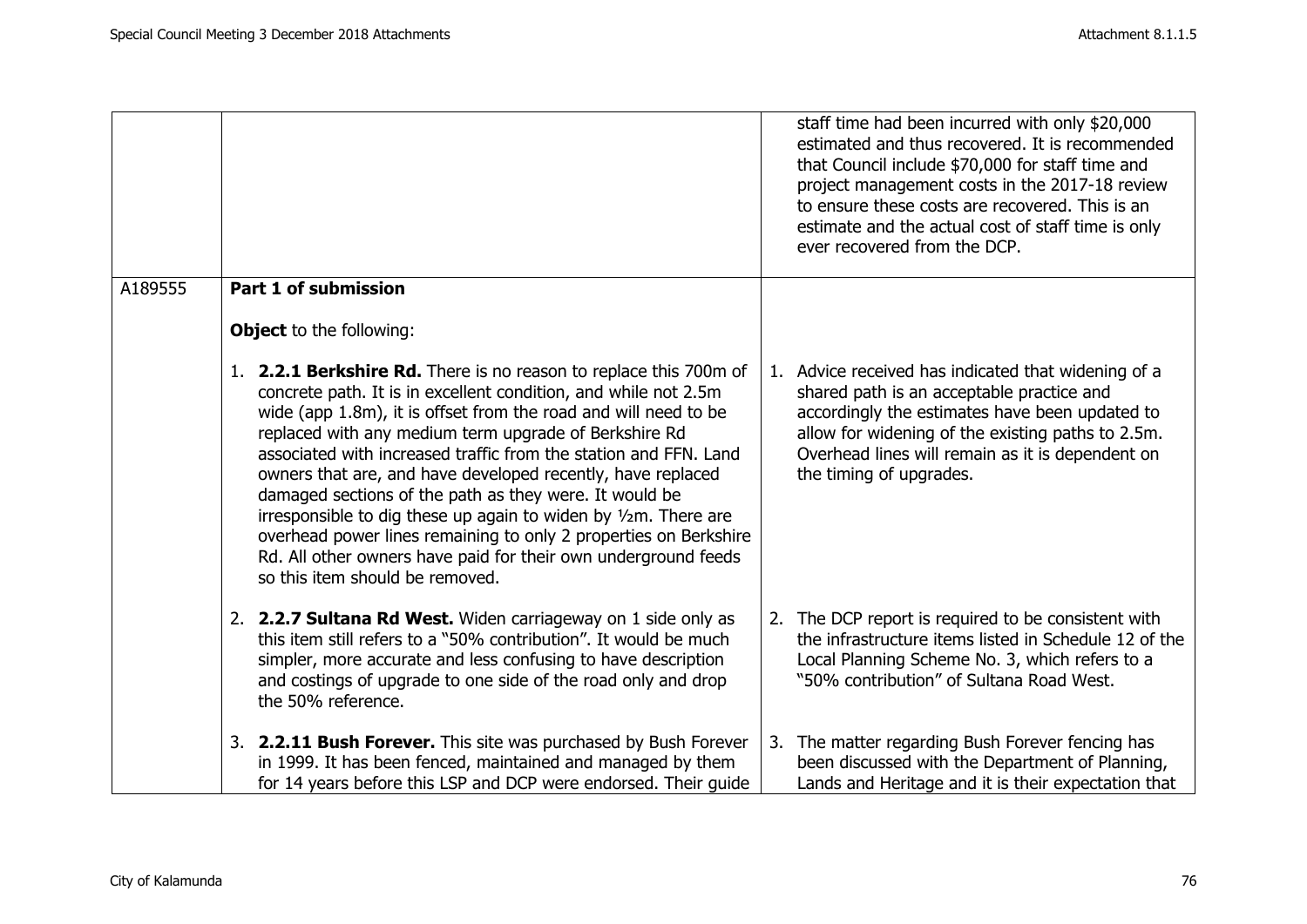| lines suggest contribution schemes can only be required to pay<br>for fencing if an area is to be set aside for Bush Forever during<br>subdivision. This existing, owned and fenced site does not meet<br>their criteria and therefore does not require our DCP to pay for a<br>fencing upgrade.                                                                                                                                                                                                                                                                                                                                                                                                                                                                    | the DCP repay the cost of the fencing. This<br>infrastructure item is also included in Schedule 12<br>(I) of the Local Planning Scheme No. 3.                                                                                                                                                                                                                                                                                                                                                                                                                                                                                                              |
|---------------------------------------------------------------------------------------------------------------------------------------------------------------------------------------------------------------------------------------------------------------------------------------------------------------------------------------------------------------------------------------------------------------------------------------------------------------------------------------------------------------------------------------------------------------------------------------------------------------------------------------------------------------------------------------------------------------------------------------------------------------------|------------------------------------------------------------------------------------------------------------------------------------------------------------------------------------------------------------------------------------------------------------------------------------------------------------------------------------------------------------------------------------------------------------------------------------------------------------------------------------------------------------------------------------------------------------------------------------------------------------------------------------------------------------|
| 4. 2.3 Land for Road Reserve. Land acquired from Lot 60 Milner<br>Rd for the required RAV 7 turning at the Nardine / Milner<br>intersection amounts to a truncation of approx. 15m or 112m <sup>2</sup> in<br>total. Land to be purchased from Lots 16 and 17 Berkshire Rd for<br>the same turning requirement for Road 1are listed as 300m <sup>2</sup><br>each which is a truncation of approx. 24.5m. Land from lot 547<br>Berkshire Rd for Road 1 is listed as 2 x 239.5m <sup>2</sup> which equates<br>to 21.9m truncation for the same RAV 7 turning requirements. If<br>112m <sup>2</sup> was sufficient for the RAV 7 turning corner at Lot 60<br>(Nardine / Milner), then why are we buying an extra 629m <sup>2</sup> at<br>$$220 = $138,380$ for Road 1? | 4. The intersection at Nardine/Milner may not be a<br>fair comparison $-$ it is a compromised design to<br>avoid land impacts and relocation of transformer.<br>Since the DCP report was advertised the draft<br>designs for Bonser Road have been developed and<br>indicate a need for 132m <sup>2</sup> for Lot 16 and 76m <sup>2</sup> for<br>Lot 17. The DCP report has been updated<br>accordingly.                                                                                                                                                                                                                                                   |
| 5. As lot 50 Sultana Rd will not be sub-divided the road reserve will<br>not be required beyond the turning circle on lot 51. This will<br>reduce land purchase requirement of 69m x 20m = $1360m^2$ x<br>$$220 = $299,200$ plus any road construction costs that have<br>been included.                                                                                                                                                                                                                                                                                                                                                                                                                                                                            | 5. In October 2018 the Western Australian Planning<br>Commission advised the City that it would support<br>criteria to enable subdivision with minimum lot size<br>of 3,000m <sup>2</sup> and composite development provisions<br>for Lot 50 Sultana Road West. In regard to Road<br>2a, the spur from the cul-de-sac at the end of the<br>road will no longer be included as an item in the<br>DCP, reducing the land acquisition area by<br>approximately 1,185m <sup>2</sup> . In the event that Lot 50 is<br>subdivided, the spur may be required to be<br>constructed and ceded through the subdivision<br>process and at the cost of the subdivider. |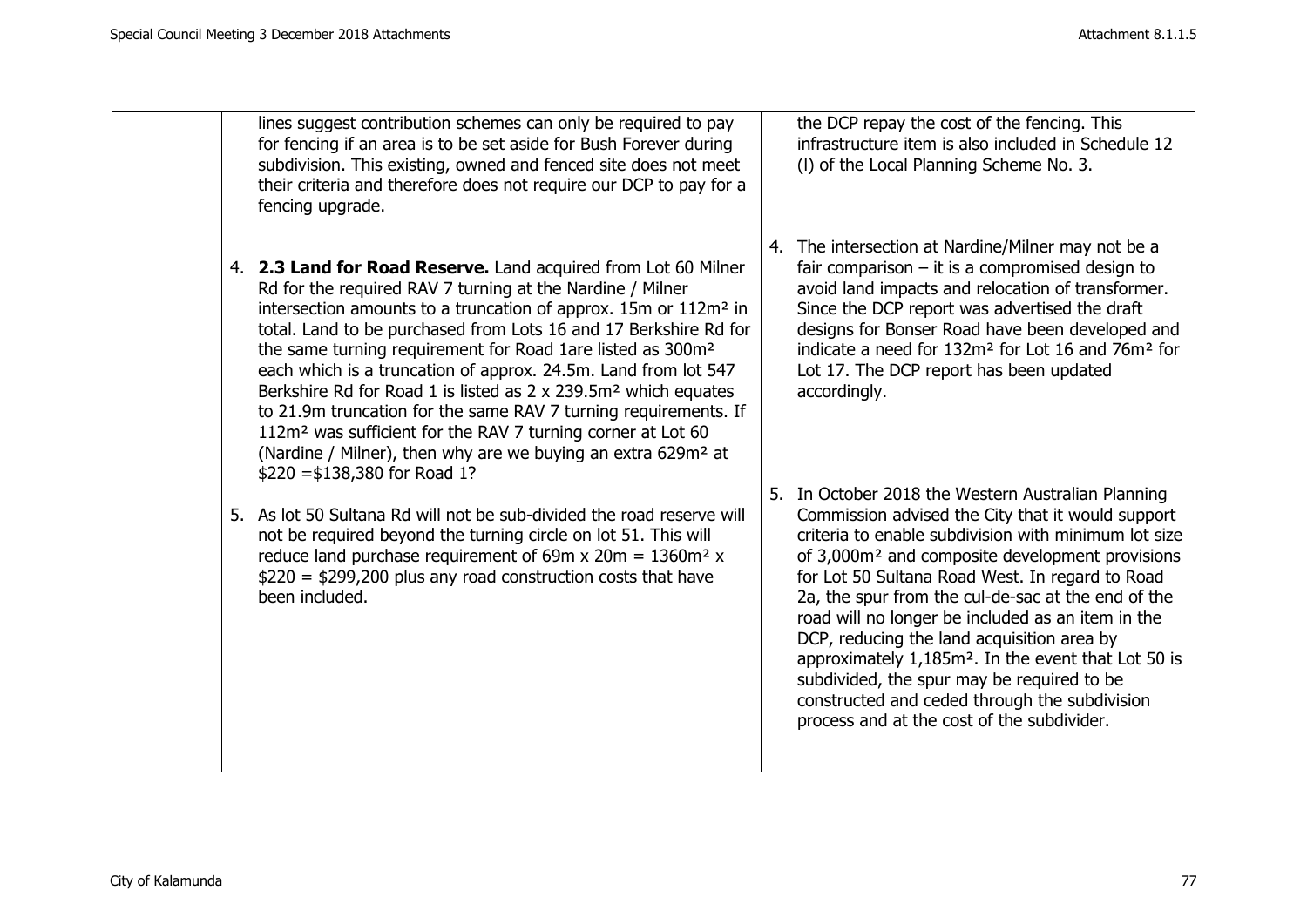|    | 6. Supply and install street trees. There is provision for \$141,300<br>for street trees. This amount should be removed from the DCP.<br>With a 10m wide road, a footpath of 2.5m offset from the road<br>and swale drains there is insufficient room to install street trees<br>except in the bottom of the swale. There is no sense in placing<br>trees in Milner Rd because just as they are reaching maturity,<br>someone else will have to pay to remove them for future planned<br>road widening. As this is a transport and logistics area, street<br>trees would become a grave safety issue for truck drivers exiting<br>properties. As is the case in areas such as Subiaco and Dalkeith,<br>truck drivers are not able to see approaching traffic under tree<br>canopies as car drivers can. This means that the truck driver<br>must protrude into the carriageway in order to see past the<br>trees. Of all of the properties developed since the start of the<br>DCP 5 years ago, the owners have all installed and maintained<br>their own verge landscapes. | 6. Following a review of all roads in the DCP area, the<br>following updated street tree items have been<br>applied:<br>a) Berkshire Road $-$ No changes.<br>b) Milner Road - remove all trees given constraints<br>associated with the location of utilities.<br>c) Nardine/Ashby (Road 2a) – no changes.<br>d) Bonser Road (Road $1$ ) – 24 trees.<br>e) Sultana Road West - 51 trees.<br>Regarding the sightlines required for truck drivers, this<br>will depend on the selection of a suitable species of<br>tree. The details of tree species are yet to be<br>determined. |
|----|-----------------------------------------------------------------------------------------------------------------------------------------------------------------------------------------------------------------------------------------------------------------------------------------------------------------------------------------------------------------------------------------------------------------------------------------------------------------------------------------------------------------------------------------------------------------------------------------------------------------------------------------------------------------------------------------------------------------------------------------------------------------------------------------------------------------------------------------------------------------------------------------------------------------------------------------------------------------------------------------------------------------------------------------------------------------------------|----------------------------------------------------------------------------------------------------------------------------------------------------------------------------------------------------------------------------------------------------------------------------------------------------------------------------------------------------------------------------------------------------------------------------------------------------------------------------------------------------------------------------------------------------------------------------------|
|    | 7. Maintenance of street trees and verges for 2 years. State<br>Planning Policy 3.6 states; "The contributions are for the initial<br>capital requirements only and not for ongoing maintenance<br>and/or operating costs of the infrastructure." When does the 2<br>year period start from? Owners have been maintaining their own<br>verges since completion of their developments during the last 5<br>years. CoK has not contributed in any way. The amount of<br>\$53,860 listed for verge maintenance should be removed from<br>the schedule.                                                                                                                                                                                                                                                                                                                                                                                                                                                                                                                         | 7. Schedule 12 (k) of the Local Planning Scheme No.<br>3 includes the provision of maintenance. Where<br>trees are required to be installed (see point 6<br>above), it is an established practice that<br>landscaping is maintained for a minimum period of<br>two years to optimise survival rates. The two-year<br>period commences at the time of planting.                                                                                                                                                                                                                   |
| 8. | Replacement of existing pavement at Berkshire / Milner<br>intersection. As Berkshire Rd is already a MRWA RAV 7 route,<br>CoK, as owner of Berkshire Rd, would have had to authorise and<br>approve such usage. This authorisation means that CoK deemed<br>the road and pavement suitable for RAV 7 use. If the existing<br>pavement of Berkshire Rd at this intersection needs maintenance                                                                                                                                                                                                                                                                                                                                                                                                                                                                                                                                                                                                                                                                                | 8. Review of this item has concluded that the existing<br>pavement at this intersection is estimated to be<br>due for replacement in approximately 5 years. The<br>City and consulting engineers involved with<br>infrastructure upgrades to the Forrestfield / High                                                                                                                                                                                                                                                                                                             |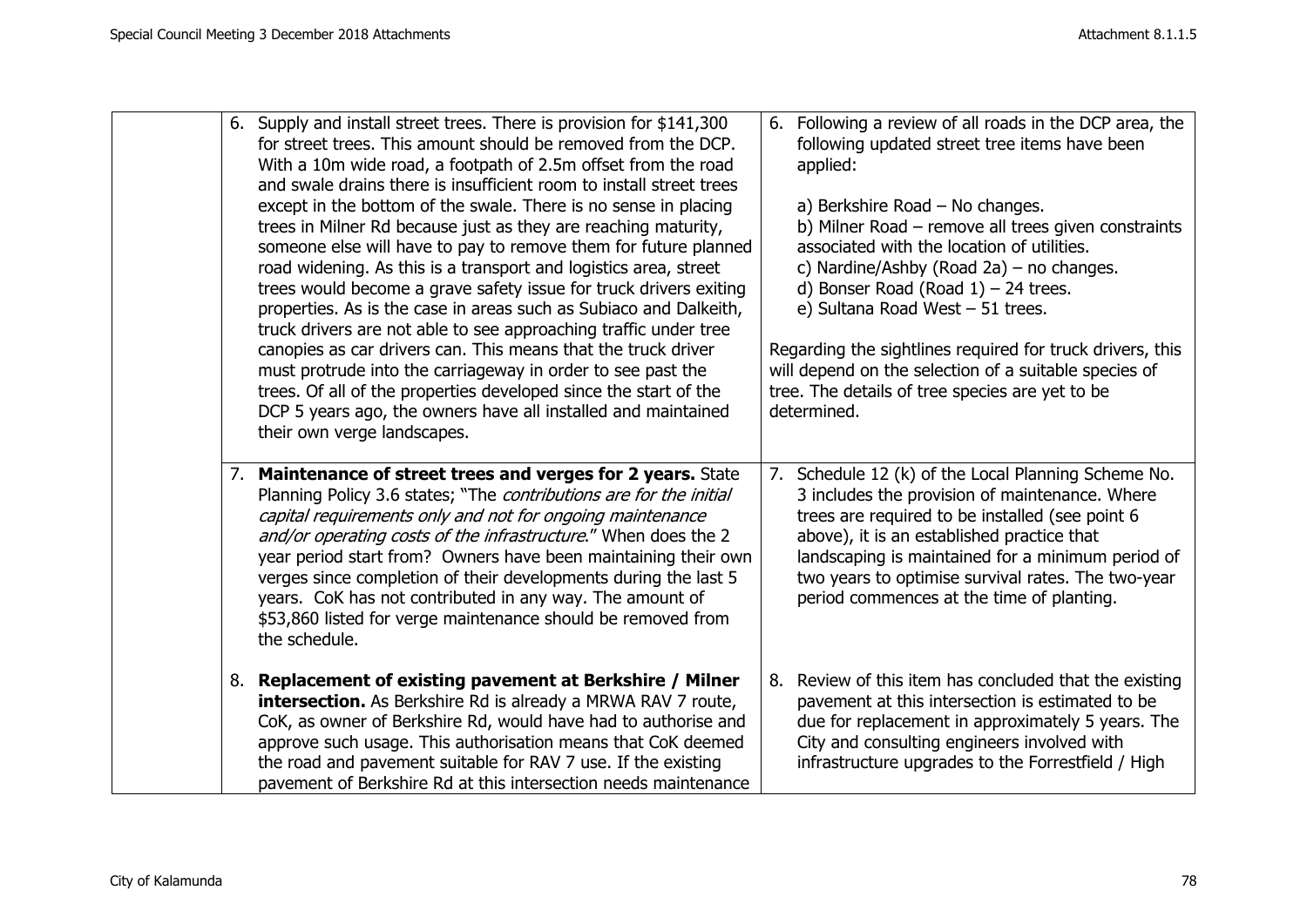| or replacement, then that cost should not be borne solely by the<br>DCP but by the normal CoK road maintenance process.                                                                                                                                                                                                                                                                                                                                                                                                                                                                                            | Wycombe Industrial area have advised that a full<br>reseal will be required.                                                                                                                                                                                                                                     |
|--------------------------------------------------------------------------------------------------------------------------------------------------------------------------------------------------------------------------------------------------------------------------------------------------------------------------------------------------------------------------------------------------------------------------------------------------------------------------------------------------------------------------------------------------------------------------------------------------------------------|------------------------------------------------------------------------------------------------------------------------------------------------------------------------------------------------------------------------------------------------------------------------------------------------------------------|
| 9. Appendix 8.1 Berkshire Rd. 3.4 Dem & dispose redundant<br>footpath --- rate should be $\langle 420/$ m ie 700m x $20 = 14,000$ .<br>There is no reason to replace this 700m of concrete path. It is in<br>excellent condition, and while not 2.5m wide (app 1.8m), it is<br>offset from the road and will need to be replaced with any<br>medium term upgrade of Berkshire Rd associated with increased<br>traffic from the station and FFN. Land owners that are, and have<br>developed recently, replaced damaged sections as they were. It<br>would be irresponsible to dig these up again to widen by 1/2m. | 9. See comment 1 above regarding the need to<br>replace footpath. Regarding the rate for<br>demolishing and disposing of redundant footpath,<br>a review of more recent costings shows rates are<br>typically $\langle 420/m^2$ . The rate has been amended to<br>suit.                                          |
| 10. 8.2 Milner Rd.                                                                                                                                                                                                                                                                                                                                                                                                                                                                                                                                                                                                 | 10.                                                                                                                                                                                                                                                                                                              |
| a) 3.4 Dem & dispose redundant footpath --- rate should be<br>$\langle 420/$ m ie 1490 mx $20 = 29,800$ .                                                                                                                                                                                                                                                                                                                                                                                                                                                                                                          | a) A review of more recent costings shows rates<br>are typically $\langle 420/m^2 \rangle$ . The rate has been<br>amended to suit.                                                                                                                                                                               |
| b) 3.5 Dem & dispose redundant kerbing --- Should be only<br>570m x $$2.73 = $1556$ . As only 1 side of the road is being<br>widened, the total length is only 700m approx. less 50m<br>approx. costed in appendix 8.7 Nardine intersection and 80m<br>approx. costed in appendix 8.8 Berkshire intersection.                                                                                                                                                                                                                                                                                                      | b) Costings have been reviewed and based on<br>widening of both sides to 10m total width. It is<br>understood that the perceived discrepancy is<br>due to an incorrect reference being made to<br>the road being widened to only 8m wide in the<br>DCP report. The road width changed from 8m<br>to 10m in 2013. |
| c) 5.1 Supply & install 220mm limestone --- Should be 1.5m x<br>700m x 220mm = $231m3$                                                                                                                                                                                                                                                                                                                                                                                                                                                                                                                             | Refer to 10 (b) above.<br>C)                                                                                                                                                                                                                                                                                     |
| d) 5.2 Supply & install 100mm road base--- Should be 700m x<br>$1.5m \times 100mm = 105m3$                                                                                                                                                                                                                                                                                                                                                                                                                                                                                                                         | d) Refer to 10 (b) above.                                                                                                                                                                                                                                                                                        |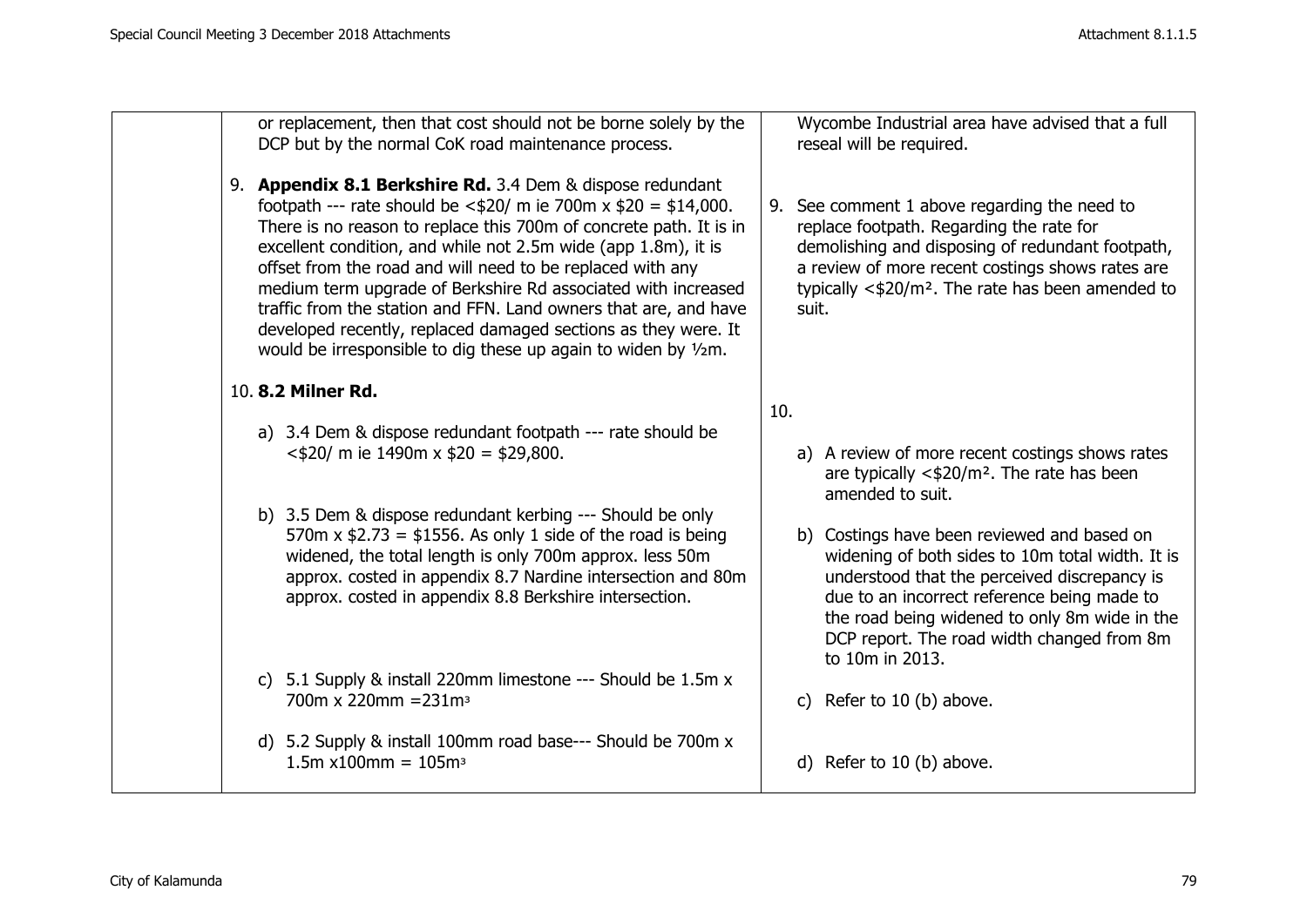|    | e) 5.3 Supply & install 7mm primer --- Should be 700m x 1.2m<br>(minus the area of Nardine and Berkshire<br>$= 840m^2$<br>intersections which are costed separately)                                    | e) Refer to 10 (b) above.                                                                                                                                                                                                                                                                                                                                       |
|----|---------------------------------------------------------------------------------------------------------------------------------------------------------------------------------------------------------|-----------------------------------------------------------------------------------------------------------------------------------------------------------------------------------------------------------------------------------------------------------------------------------------------------------------------------------------------------------------|
|    | f) 5.4 Supply & install 30mm AC10 ---- 700m x 1.2m = $840m^2$<br>(minus the area of Nardine and Berkshire intersections which<br>are costed separately)                                                 | Refer to 10 (b) above.<br>f)                                                                                                                                                                                                                                                                                                                                    |
|    | g) 5.6 Supply & install 1600m SMK ---. (see comment 10 above)<br>--- Should be 570m x $$20.48 + $11,673.60$                                                                                             | g) Refer to 10 (b) above.                                                                                                                                                                                                                                                                                                                                       |
|    | h) 7.3 Supply and install trees --- (See comments 6) ----<br>Remove 75 x $$450 = $33,750$ .                                                                                                             | h) This item has been removed given constraints<br>associated with the location of utilities.                                                                                                                                                                                                                                                                   |
| i) | 7.4 Maintenance trees & verges. (See comment 7) --- Should<br>be removed, but note \$22,707.50 for 700m (1 side of road)<br>is almost twice the rate for Road 1. $(2 \text{ sides} \times 350\text{m})$ | See response 7 above.<br>i)                                                                                                                                                                                                                                                                                                                                     |
|    | j) 7.6 Relocate light poles. Should be removed as it is covered<br>by item 7.2 Supply and install street lighting x 700m.                                                                               | This item has been deleted as it is included<br>$\mathbf{i}$<br>under item 7.2 Supply and Install Street<br>Lighting.                                                                                                                                                                                                                                           |
|    | 11. 8.4 Road 1. 7.4 Supply and install trees. (See comment 6).<br>Remove $175 \times $450 = $78,750$                                                                                                    | 11. The number of trees has been reduced to 24<br>following review.                                                                                                                                                                                                                                                                                             |
|    | 12.7.5 Maintenance trees & verges. (See comment 7). Remove<br>\$12,457.50                                                                                                                               | 12. Schedule 12 (k) of the Local Planning Scheme No.<br>3 includes the provision of maintenance. Where<br>trees are required to be installed (see point 6<br>above), it is an established practice that<br>landscaping is maintained for a minimum period of<br>two years to optimise survival rates. The two-year<br>period commences at the time of planting. |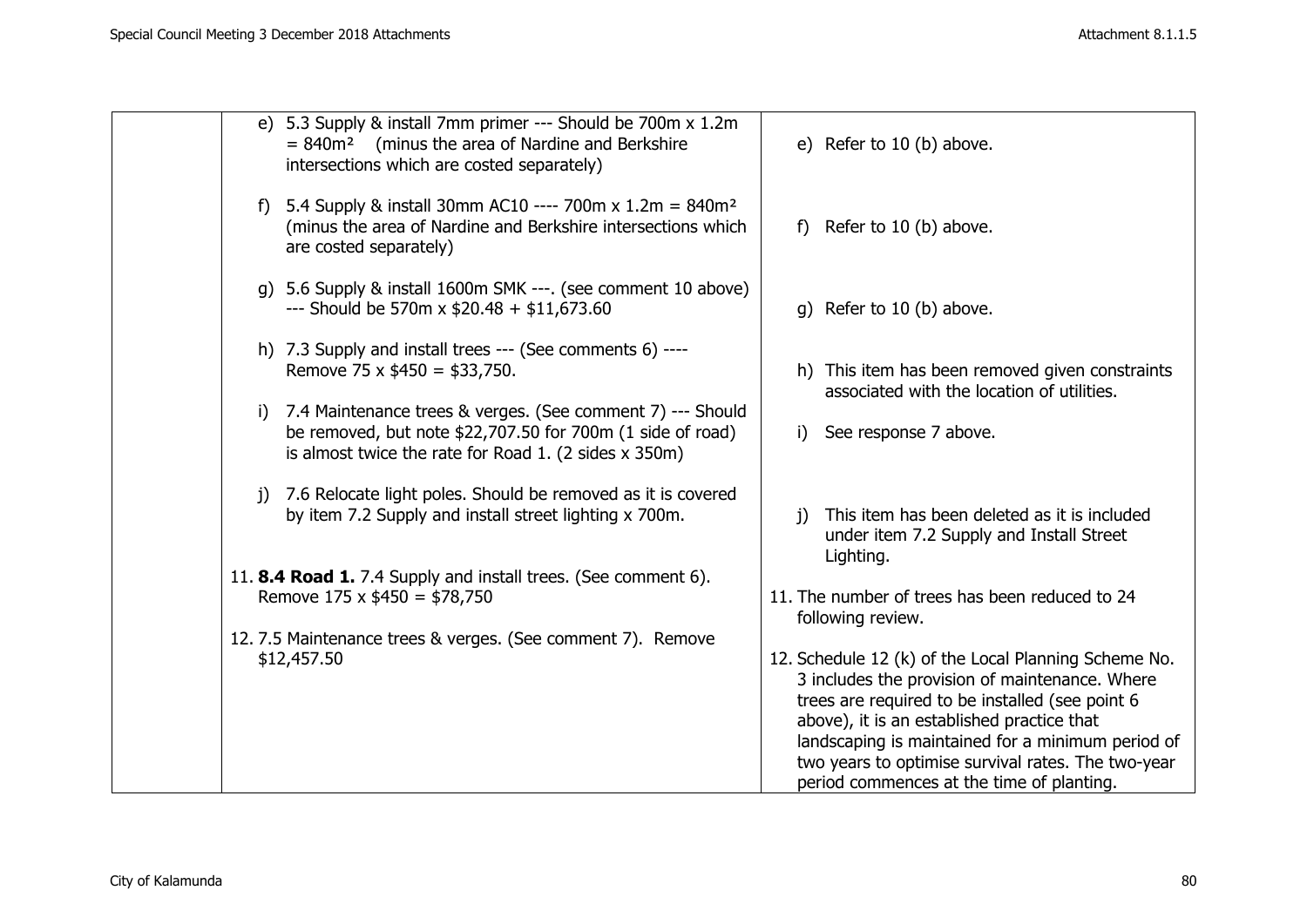| 13. 8.5 Road 2A. GST should not be included. Remove \$95,000<br>As lot 50 Sultana Rd will not be sub-divided the road reserve will<br>not be required beyond the turning circle on lot 51. This will<br>reduce land purchase requirement of 69m x 20m = $1360m^2$ x<br>$$220 = $299,200$ plus any road construction costs that have<br>been included.<br>The construction costs appear to be about 30% higher than<br>Road 1 which is around the same length, but as there are no<br>details in the appendix it is impossible to compare the costings!! | 13. GST should not be included. This has been<br>removed. In regard to Road 2a, the spur from the<br>cul-de-sac at the end of the road will no longer be<br>included as an item in the DCP. In the event that<br>Lot 50 is subdivided, the spur will be required to be<br>constructed and ceded through the subdivision<br>process and at the cost of the subdivider.<br>The construction costs have undergone a detailed<br>review and have been adjusted accordingly. |
|---------------------------------------------------------------------------------------------------------------------------------------------------------------------------------------------------------------------------------------------------------------------------------------------------------------------------------------------------------------------------------------------------------------------------------------------------------------------------------------------------------------------------------------------------------|-------------------------------------------------------------------------------------------------------------------------------------------------------------------------------------------------------------------------------------------------------------------------------------------------------------------------------------------------------------------------------------------------------------------------------------------------------------------------|
| 14. 8.6 Sultana Rd.<br>a) 5.1 Supply & install 220mm limestone - Should be 220mm x<br>$1.5m \times 850m = 280m^3$ not 682m <sup>3</sup> .                                                                                                                                                                                                                                                                                                                                                                                                               | 14.<br>a) Costings have been reviewed and based on<br>widening of both sides to 10m total width. It is<br>understood that the perceived discrepancy is<br>due to an incorrect reference being made to<br>the road being widened to only 8m wide in the<br>DCP report. The road width changed from 8m<br>to 10m in 2013.                                                                                                                                                 |
| b) 5.2 Supply & install 100mm roadbase - Should be 100mm x<br>$1.5m \times 850m = 127.5m3$ .                                                                                                                                                                                                                                                                                                                                                                                                                                                            | b) See $14$ (a) above.                                                                                                                                                                                                                                                                                                                                                                                                                                                  |
| 5.3 Supply & install 7mm primer. ---Should be 850m x 1.2m<br>C)<br>$= 1020 m2$                                                                                                                                                                                                                                                                                                                                                                                                                                                                          | c) See $14$ (a) above.                                                                                                                                                                                                                                                                                                                                                                                                                                                  |
| d) 5.4 Supply & install 30mm AC10. ----Should be 850m x 1.2m<br>$=1020m2$                                                                                                                                                                                                                                                                                                                                                                                                                                                                               | d) See $14$ (a) above.                                                                                                                                                                                                                                                                                                                                                                                                                                                  |
| e) 5.7 Supply & install 6 pram ramps. Only 2 pram ramps<br>required. (Milner and Brae corners)                                                                                                                                                                                                                                                                                                                                                                                                                                                          | e) Review has confirmed the requirement for 6<br>pram ramps.                                                                                                                                                                                                                                                                                                                                                                                                            |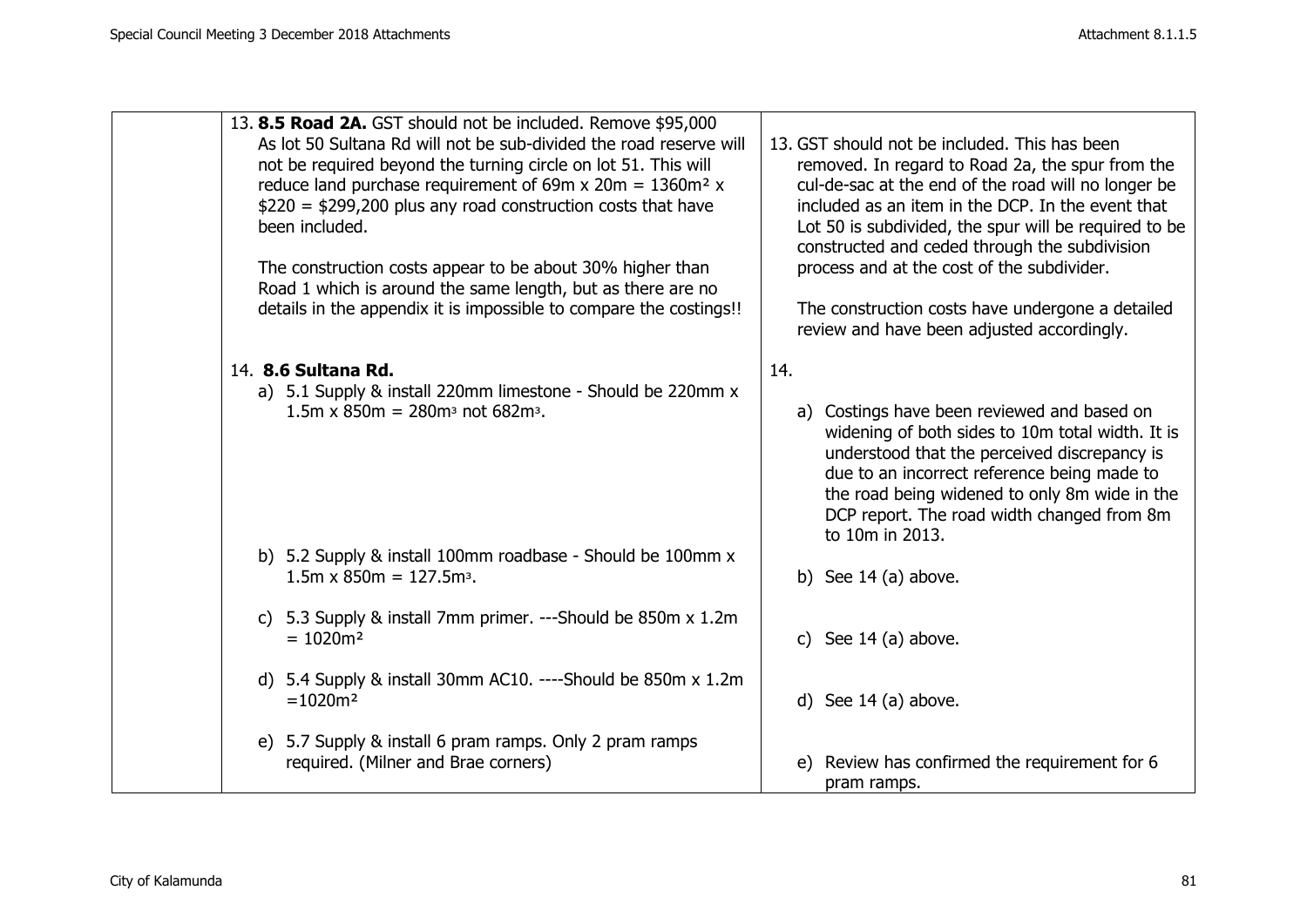| f)           | 6.1 Remove & replace culvert---- Remove -- The only culvert<br>is at corner of Smokebush PI, not within our area of upgrade.                                                                                                                                                                                                                                                                                                                                                                                                                 | f            | This item has been removed.                                                                                                                                                                    |
|--------------|----------------------------------------------------------------------------------------------------------------------------------------------------------------------------------------------------------------------------------------------------------------------------------------------------------------------------------------------------------------------------------------------------------------------------------------------------------------------------------------------------------------------------------------------|--------------|------------------------------------------------------------------------------------------------------------------------------------------------------------------------------------------------|
|              | g) 7.2 Supply & install street lighting. ---Should be 425m x \$110<br>which is $1/2$ of 850m.                                                                                                                                                                                                                                                                                                                                                                                                                                                |              | g) This item has been removed                                                                                                                                                                  |
|              | h) 7.3 Supply and install trees. (See comment 6). Remove 64 x<br>$$450 = $28800$                                                                                                                                                                                                                                                                                                                                                                                                                                                             |              | h) Following a review of all roads in the DCP area,<br>there is considered to be capacity for Sultana<br>Road to accommodate 51 street trees. The<br>spreadsheet has been updated accordingly. |
| i)           | 7.4 Maintenance trees & verges. (See comment 7). Remove                                                                                                                                                                                                                                                                                                                                                                                                                                                                                      |              |                                                                                                                                                                                                |
|              | \$18,696.05                                                                                                                                                                                                                                                                                                                                                                                                                                                                                                                                  | i)           | This item has been updated to account for the<br>revised number of trees (see (h) above).                                                                                                      |
| $\mathbf{i}$ | 7.5 Supply & install select fill for swales. Based on Road 1                                                                                                                                                                                                                                                                                                                                                                                                                                                                                 |              |                                                                                                                                                                                                |
|              | figures this should be 162m <sup>3</sup>                                                                                                                                                                                                                                                                                                                                                                                                                                                                                                     | <sup>i</sup> | This item has been removed from the<br>estimates.                                                                                                                                              |
|              | k) 7.8 Relocation of power pole at Milner Rd. This estimate<br>should be based on the Nardine /Milner quote as that is a<br>much closer comparison considering 1 pole was removed and<br>3 new ones were installed as a result. This Milner Rd pole is<br>at the end of its useful life and I would hope that a pro-rata<br>rebate could be obtained from Western Power. Even without<br>a rebate it is assumed a price estimate would be closer to<br>\$100,000 allowing for the extra complexity on this pole<br>against the Nardine pole. | k)           | The additional cost has been reviewed and is<br>unchanged. This relocation is substantially<br>more complex than Nardine/Milner.                                                               |
|              | 15.8.7 Nardine / Milner intersection.                                                                                                                                                                                                                                                                                                                                                                                                                                                                                                        |              |                                                                                                                                                                                                |
|              |                                                                                                                                                                                                                                                                                                                                                                                                                                                                                                                                              | 15.          |                                                                                                                                                                                                |
|              | a) 3.2 Dispose of redundant footpath. Should be 80m x \$20m <sup>2</sup><br>$=$ \$1600                                                                                                                                                                                                                                                                                                                                                                                                                                                       |              | a) A review of more recent costings shows rates<br>are typically $<\frac{1}{20}$ /m2. The rate has been<br>amended to suit.                                                                    |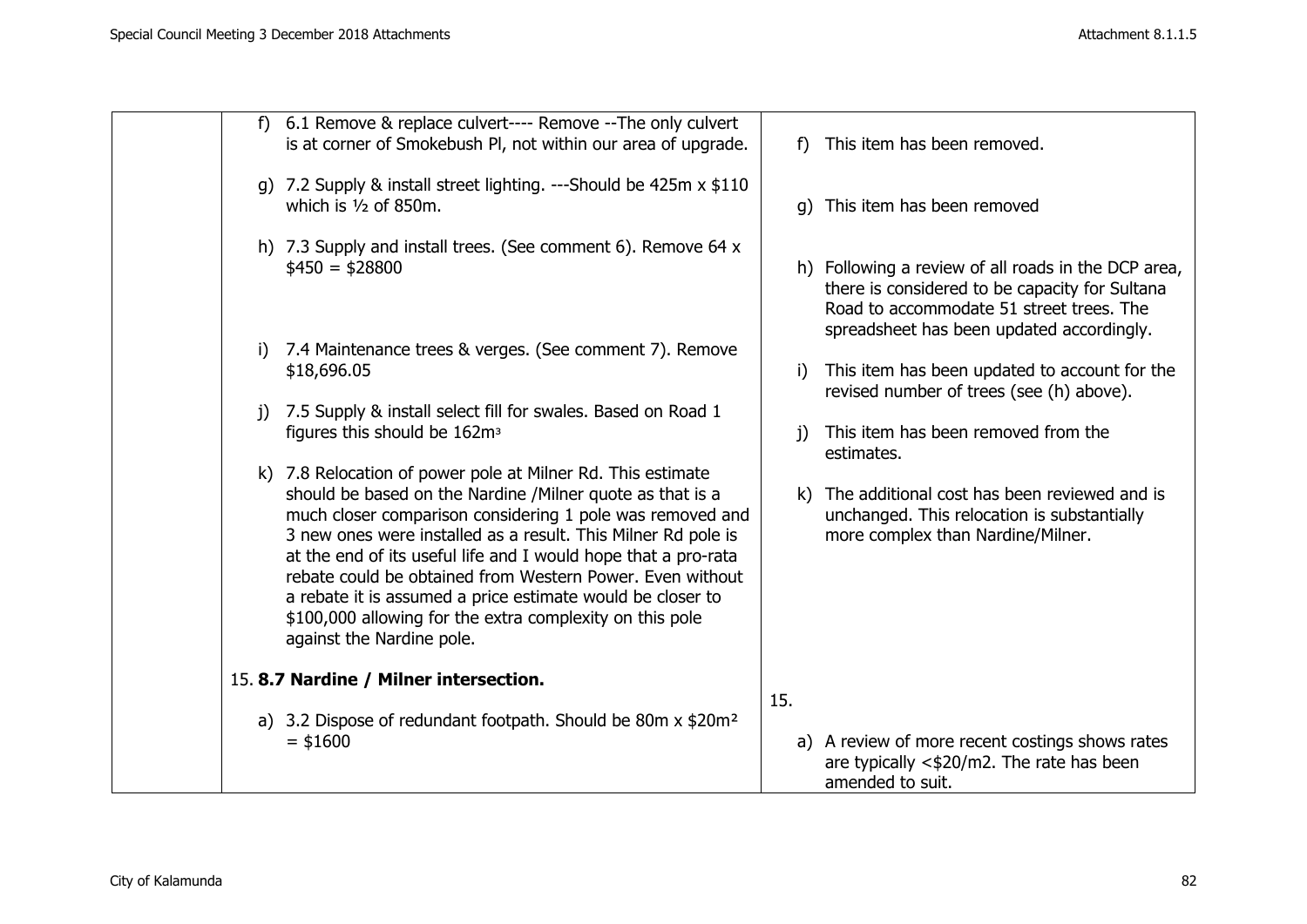|  | b) 3.3 Dem & dispose redundant kerb. Should be approx. 180m<br>$x$ \$2.73 = \$491.14.                                                                                                                                                   |     | b) The revised quantity has been based on the<br>most recent design drawings for the<br>Nardine/Milner intersection.                                            |
|--|-----------------------------------------------------------------------------------------------------------------------------------------------------------------------------------------------------------------------------------------|-----|-----------------------------------------------------------------------------------------------------------------------------------------------------------------|
|  | c) 5.1-5.5 Roadworks for this corner seem to be for an<br>excessive area, 2110m <sup>2</sup> . Considering the existing roads are<br>10m in Nardine and 7m in Milner this equates to rebuilding<br>close to a 150m length of Milner Rd. |     | c) The revised quantity has been based on the<br>most recent design drawings for the<br>Nardine/Milner intersection.                                            |
|  | d) 5.7 Supply & install SMK ---- Should be closer to 200m x<br>$$20.48 = $4096$ (refer 3.3 above)                                                                                                                                       |     | d) The revised quantity has been based on the<br>most recent design drawings for the<br>Nardine/Milner intersection.                                            |
|  | e) 7.2 Western Power infrastructure. --- As this has already<br>been completed and paid for, the item should not be included<br>for the percentage calculations for items 1.1, 2.1, 8.1 and<br>8.3.                                     |     | e) This comment is correct. Preliminaries and<br>allowances have now been removed from the<br>calculations for the Western Power<br>infrastructure relocations. |
|  | 16.8.8 Berkshire / Ashby intersection.                                                                                                                                                                                                  |     |                                                                                                                                                                 |
|  | a) 3.1 Clear large trees. -----There are only 2 stumps at the                                                                                                                                                                           | 16. |                                                                                                                                                                 |
|  | intersection.                                                                                                                                                                                                                           |     | a) This item has been updated to remove costs<br>for clearing.                                                                                                  |
|  | 17.8.8 Berkshire / Milner intersection.                                                                                                                                                                                                 |     |                                                                                                                                                                 |
|  |                                                                                                                                                                                                                                         | 17. |                                                                                                                                                                 |
|  | a) 5.6 Supply & install SMK --- Should be no more than approx.                                                                                                                                                                          |     |                                                                                                                                                                 |
|  | 550m, considering only 485m is being removed.                                                                                                                                                                                           |     | a) The revised quantity has been based on the<br>most recent design drawings for the<br>Berkshire/Milner intersection.                                          |
|  | b) 5.9 Supply & install pram ramps. --- Only 2 required as there                                                                                                                                                                        |     |                                                                                                                                                                 |
|  | are no other paths.                                                                                                                                                                                                                     |     | b) The revised quantity has been based on the                                                                                                                   |
|  |                                                                                                                                                                                                                                         |     | most recent design drawings for the                                                                                                                             |
|  |                                                                                                                                                                                                                                         |     | Berkshire/Milner intersection. This has                                                                                                                         |
|  |                                                                                                                                                                                                                                         |     | identified a requirement for 4 pram ramps.                                                                                                                      |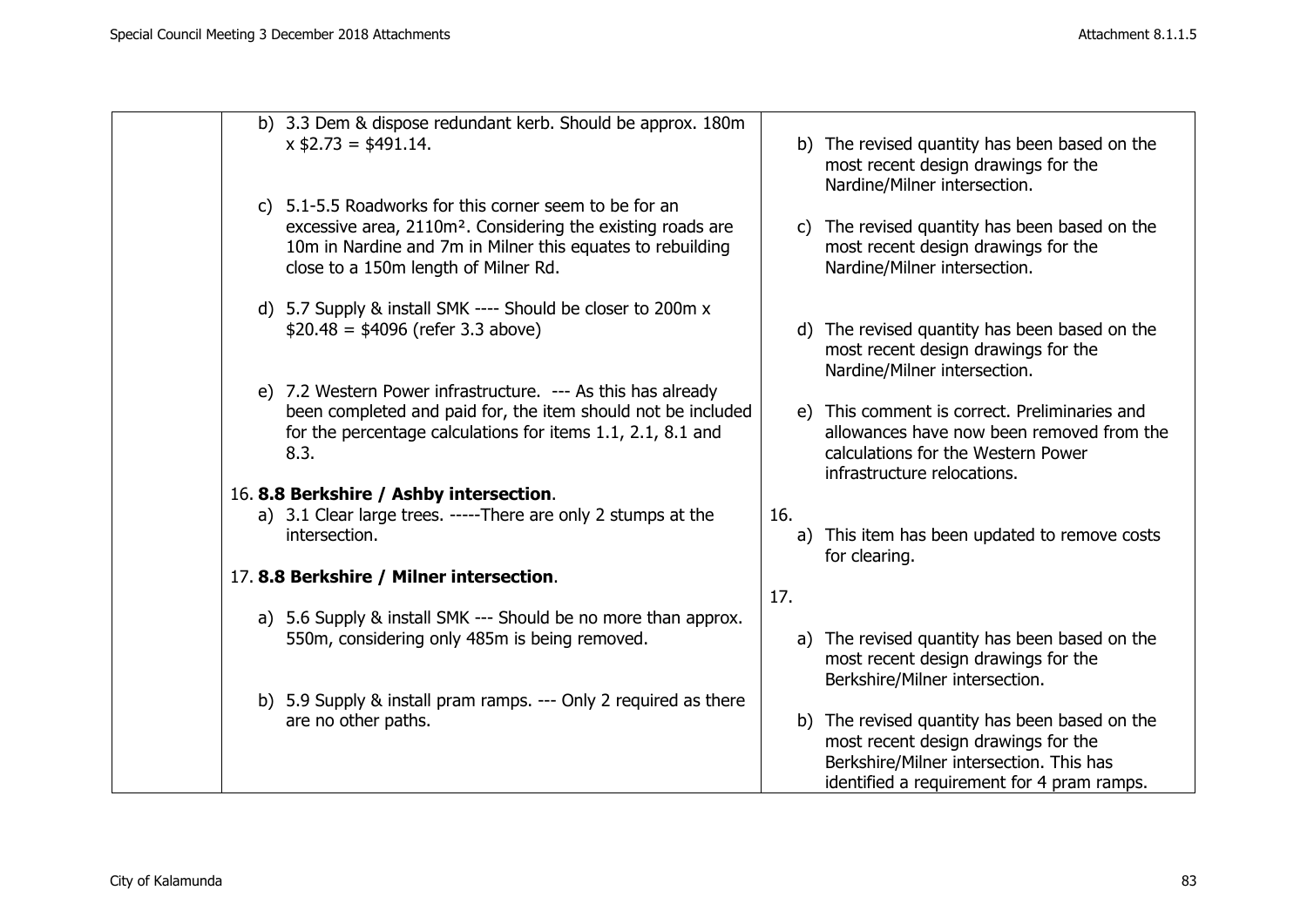| c) 7.2 Western power --- As this is separate works quoted,                                                                                                                                                                                                                                                                                                                                                                                                                                                                                                                                                                                                                                                                                                                                                                                                                                                                                                                                                                                                                                                                                  | c) This comment is correct. Preliminaries and                                                                                                                                                                                                                                                                                                                                                                                                                                                                                                                                                                                                                                                                                                                                                                                                                                                           |
|---------------------------------------------------------------------------------------------------------------------------------------------------------------------------------------------------------------------------------------------------------------------------------------------------------------------------------------------------------------------------------------------------------------------------------------------------------------------------------------------------------------------------------------------------------------------------------------------------------------------------------------------------------------------------------------------------------------------------------------------------------------------------------------------------------------------------------------------------------------------------------------------------------------------------------------------------------------------------------------------------------------------------------------------------------------------------------------------------------------------------------------------|---------------------------------------------------------------------------------------------------------------------------------------------------------------------------------------------------------------------------------------------------------------------------------------------------------------------------------------------------------------------------------------------------------------------------------------------------------------------------------------------------------------------------------------------------------------------------------------------------------------------------------------------------------------------------------------------------------------------------------------------------------------------------------------------------------------------------------------------------------------------------------------------------------|
| designed managed and carried out by Western Power, the                                                                                                                                                                                                                                                                                                                                                                                                                                                                                                                                                                                                                                                                                                                                                                                                                                                                                                                                                                                                                                                                                      | allowances have now been removed from the                                                                                                                                                                                                                                                                                                                                                                                                                                                                                                                                                                                                                                                                                                                                                                                                                                                               |
| cost should not be used in the percentage calculation of                                                                                                                                                                                                                                                                                                                                                                                                                                                                                                                                                                                                                                                                                                                                                                                                                                                                                                                                                                                                                                                                                    | calculations for the Western Power                                                                                                                                                                                                                                                                                                                                                                                                                                                                                                                                                                                                                                                                                                                                                                                                                                                                      |
| items 1.1, 2.1, 8.1 and 8.3.                                                                                                                                                                                                                                                                                                                                                                                                                                                                                                                                                                                                                                                                                                                                                                                                                                                                                                                                                                                                                                                                                                                | infrastructure relocations.                                                                                                                                                                                                                                                                                                                                                                                                                                                                                                                                                                                                                                                                                                                                                                                                                                                                             |
| <b>Part 2 of submission</b><br>1. 8.8 Appendix I - Berkshire / Milner / Dundas<br><b>intersection.</b> LSP Amendment 88 removed the Dundas Rd<br>upgrade from the LPS because it was not relevant to Stage 1.<br>Design drawings dated Feb 2018 show a substantial rebuilding of<br>approximately 130m of Dundas Rd. This is at a cost of in excess<br>of $$53,000 +$ percentage lines (ie traffic management,<br>mobilisation, design and superintendence, etc.) The industrial<br>traffic that uses Dundas and Berkshire Rds is derived almost<br>entirely from areas outside Stage 1. All costs for upgrading<br>Dundas Rd must be removed from the DCP.<br>Compared cost schedules and drawings for this intersection from<br>Dec 2016 (RAV 7 option), Oct 2017 draft and Mar 2018<br>(current). Construction costs have escalated from:<br>\$107,050 (RAV 7) in Dec 2016<br>\$213,835 (RAV 7) in Oct 2017 (+199%)<br>\$430,717 (RAV 7) in Mar 2018 (+402%)<br>How is this possible, in just 16 months when the basic<br>requirements have not changed, and the same consultants have<br>drawn and priced the upgrade on each occasion? | 1. Due to a revised road layout and reinstatement of<br>the intersection at Milner / Berkshire Road there is<br>no longer a requirement to upgrade Dundas Road.<br>While Dundas Road itself is not specifically<br>included, the upgrades to the intersection of<br>Berkshire / Milner Roads does necessitate road<br>upgrades over the Dundas Road section of the<br>general intersection and is a reasonable inclusion<br>to facilitate the movements at Milner / Berkshire.<br>Regarding the Forrestfield Airport Link contribution,<br>the contribution offered by the Joint Venture was<br>reduced given the vehicles which were proposed to<br>be used for the FAL project were changed to 'as of<br>right' vehicles which would not require RAV 4<br>network status. Therefore, the FAL project does<br>not directly generate a need there is not a direct<br>need for the intersection upgrade. |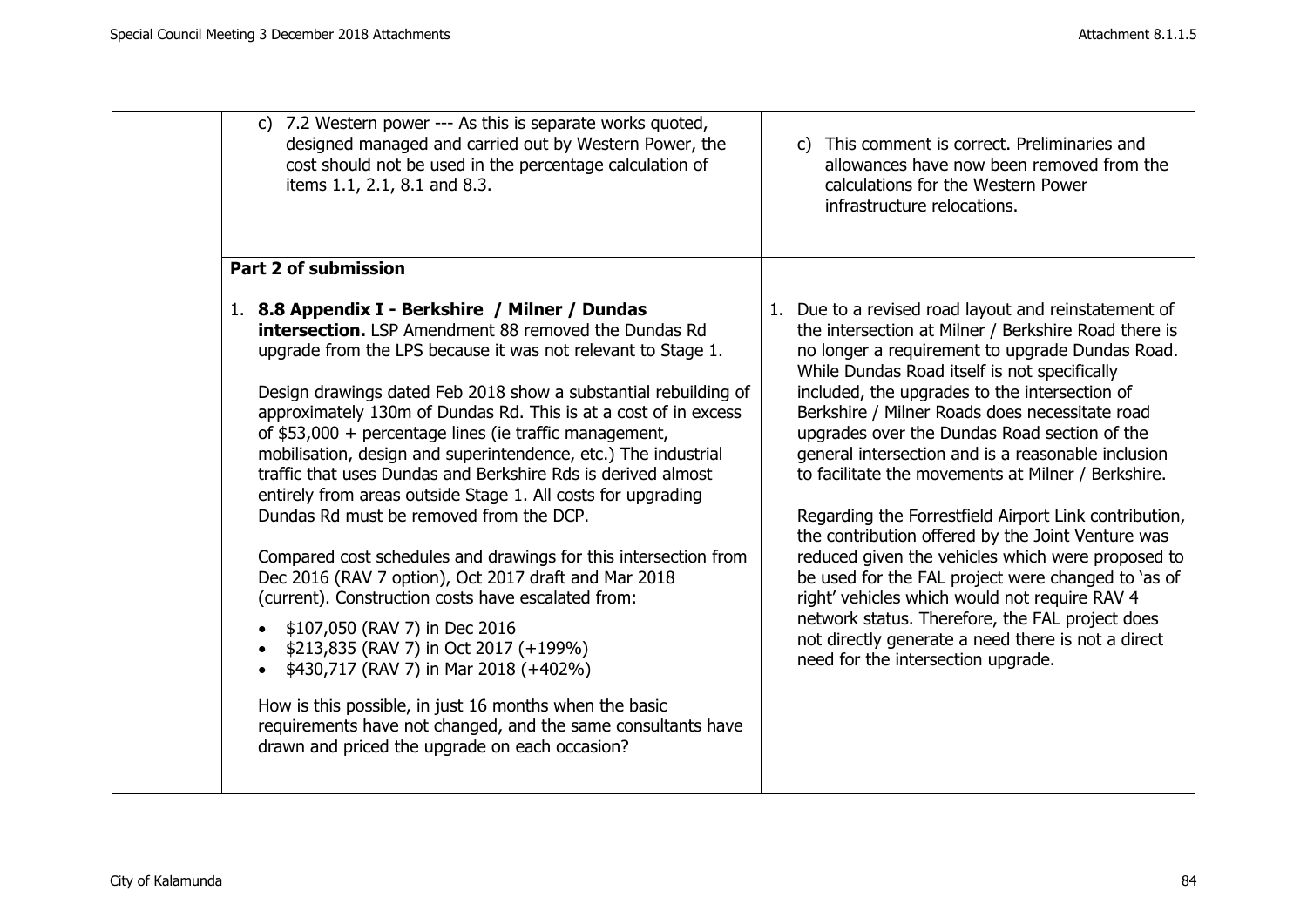| Note also that in Sept 2016, the FAL contribution was to be 90%<br>of the cost of Berkshire / Milner intersection upgrade. |                                                         |
|----------------------------------------------------------------------------------------------------------------------------|---------------------------------------------------------|
|                                                                                                                            |                                                         |
| This contribution was subsequently reduced to \$80,000 which                                                               |                                                         |
| equates to:                                                                                                                |                                                         |
| Sep 2016 90% of \$107,050 construction costs.                                                                              |                                                         |
| Dec 2016 75% of \$107,050 construction costs                                                                               |                                                         |
| Oct 2017 37% of \$215,835 construction costs<br>$\bullet$                                                                  |                                                         |
| Mar 2018 15% of \$535,044 construction costs                                                                               |                                                         |
| Berkshire Rd and Dundas Rd are both MRWA designated RAV 7                                                                  |                                                         |
| routes. As part of the MRWA RAV approval process, the road                                                                 |                                                         |
| owner (in this case CoK), must agree that the road structure is                                                            |                                                         |
| suitable to service the RAV route.                                                                                         |                                                         |
|                                                                                                                            |                                                         |
| If the road surface has deteriorated due to this existing approval                                                         |                                                         |
| and its use by traffic external to Stage 1, then replacement of                                                            |                                                         |
| this surface should be treated as normal CoK maintenance. Any                                                              |                                                         |
| road reconstruction costs, apart from widening of the                                                                      |                                                         |
| intersection, must be removed from the DCP.                                                                                |                                                         |
| Costs of this upgrade should be apportioned to the DCP in                                                                  |                                                         |
| accordance with the actual requirements and needs by the Stage                                                             |                                                         |
| 1 landowners. The rest of the cost needs to be covered by CoK                                                              |                                                         |
| under their normal maintenance and upgrading programmes.                                                                   |                                                         |
|                                                                                                                            | 2. The \$380,000 figure erroneously indicated that this |
| 2. 7.2 Western Power relocation.                                                                                           | included 30% contingency, however the intent was        |
|                                                                                                                            | actually to state "excluding 30% contingency".          |
| Oct 2017 Western Power quote (including 30% contingencies<br>$\bullet$                                                     |                                                         |
| \$380,000.                                                                                                                 |                                                         |
| Mar 2018 Western Power quote \$430,717                                                                                     |                                                         |
| This is an increase of \$50,717 or 13% in just 5 months. How can                                                           |                                                         |
| this be justified as they are both listed as quotes?                                                                       |                                                         |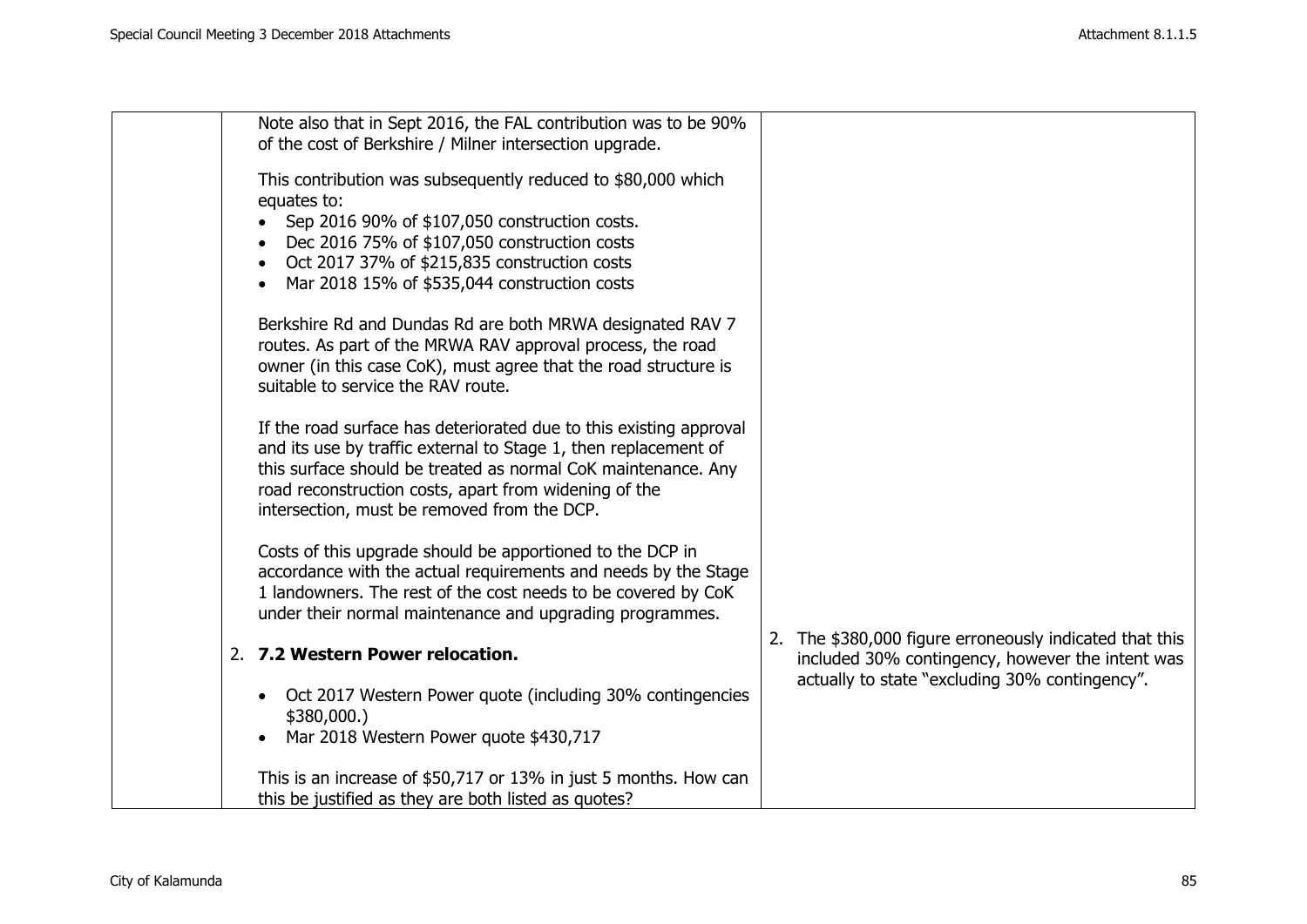| Why was this job not carried out at the \$380,000 quoted price in<br>Sept 2017, at the same time as W/P services were relocated at<br>the Milner / Nardine intersection, which was invoiced and paid<br>for in Sept 2017.                                                                                                                                                                        |                                                                                                                                                                                                                                       |
|--------------------------------------------------------------------------------------------------------------------------------------------------------------------------------------------------------------------------------------------------------------------------------------------------------------------------------------------------------------------------------------------------|---------------------------------------------------------------------------------------------------------------------------------------------------------------------------------------------------------------------------------------|
| Notified by the CoK, prior to Sept 2017 that an order had been<br>supplied to W/P for the works at Berkshire / Milner intersection.                                                                                                                                                                                                                                                              |                                                                                                                                                                                                                                       |
| This \$50,717 increase cost cannot be charged to the DCP as it is<br>caused by poor management of the scheme by CoK or their<br>Consultants. Landowners cannot be expected to pay for this<br>increase.                                                                                                                                                                                          |                                                                                                                                                                                                                                       |
| 3. 8.3 Appendix C Nardine / Asby Cl. Street lighting.<br>In June 2017 a representative of Shawmac Pty Ltd stated that<br>they had received a quote from an electrician to install street<br>lighting for the Nardine / Ashby construction project and were<br>ready to proceed. Costing in the Oct 2017 schedule list: Street<br>lighting                                                        | 3. The additional \$76,310 includes Western Power's<br>commissioning charge, administration of the<br>installation, additional material and traffic<br>management costs. These were not included in the<br>original \$120,462 figure. |
| Portion A \$68,832<br>Portion B<br>\$51,630<br>\$120,462<br>Total                                                                                                                                                                                                                                                                                                                                |                                                                                                                                                                                                                                       |
| The current Mar 2018 schedule lists this total as \$196,771.96.<br>This is an increase of \$76,310 or 63% in just 5 months. How can<br>this increase be justified, especially when a quote had been<br>received in June 2017 and there was no reason the job couldn't<br>have been scheduled for July / Aug 2017 as it was not<br>dependant of any other components of the construction project? |                                                                                                                                                                                                                                       |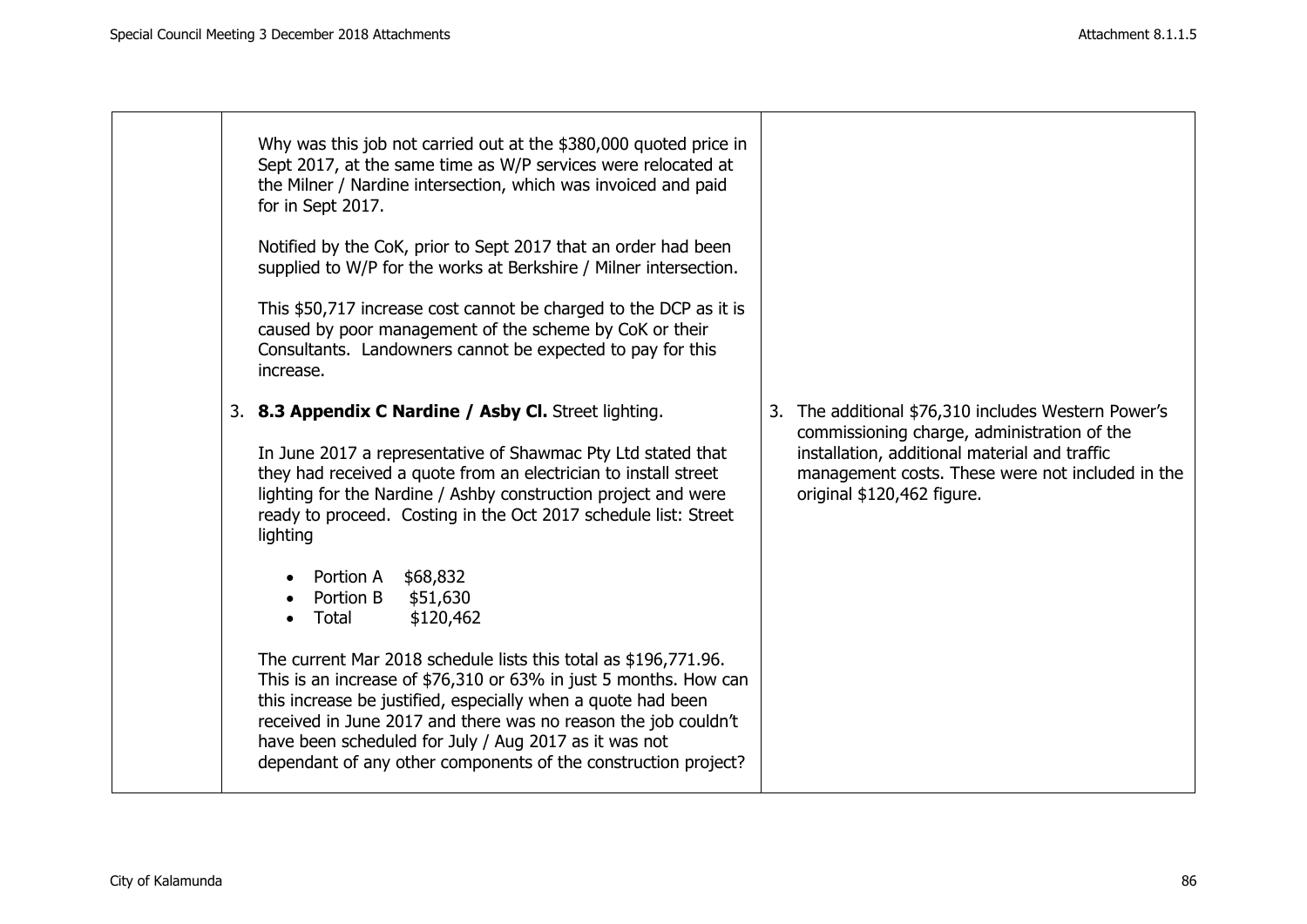|       | This additional amount of \$76,310 should be removed from the<br>DCP as it is only there because of mismanagement.<br>4. Any DCP needs to be managed in a professional, responsible and                                                                                                                                     | 4. Noted.                                                                                                                                                                                                                                                           |
|-------|-----------------------------------------------------------------------------------------------------------------------------------------------------------------------------------------------------------------------------------------------------------------------------------------------------------------------------|---------------------------------------------------------------------------------------------------------------------------------------------------------------------------------------------------------------------------------------------------------------------|
|       | totally accountable manner.<br>5. Comments in this submission relate primarily to what is a lack of<br>responsibility and errors in managing the DCP. It appears that<br>no one is prepared to take on the responsibility, monitor the<br>costs and act in the best interest of the landowners.                             | 5. The review of the DCP is undertaken using the<br>latest and best information available. The City is<br>responsible for the review of the DCP.                                                                                                                    |
|       | 6. As previously pointed out in submission 1, regarding this DCP<br>review, these cost schedules have contained basic errors from<br>day 1 that have been perpetuated and continue to cause<br>increasing distortion at each review. Each error then costs the<br>DCP extra to correct. This cannot be allowed to continue. | 6. This is noted, the City is acutely aware of the need<br>to facilitate a detailed and accurate review of the<br>estimates.                                                                                                                                        |
|       | 7. This DCP is not an endless supply of cash that can be just milked<br>at will or " because we can".                                                                                                                                                                                                                       | 7. Noted.                                                                                                                                                                                                                                                           |
| A6836 | Comments                                                                                                                                                                                                                                                                                                                    |                                                                                                                                                                                                                                                                     |
|       | 1. Requests a review of the Development Contribution liability on<br>property at 253 Berkshire Rd Forrestfield (Lot 13 on the<br>Structure Plan).                                                                                                                                                                           | 1. The independent review of the DCP by Woodsome<br>Management in September 2017 concluded that<br>the DCP is compliant with the guiding principles<br>under State Planning Policy 3.6.                                                                             |
|       |                                                                                                                                                                                                                                                                                                                             | The City has met with the landowner regarding the<br>process of the review under clause 6.5.11.6 of the<br>Local Planning Scheme No. 3. Following Council's<br>adoption of the revised cost contribution relevant<br>to their property. The process will involve an |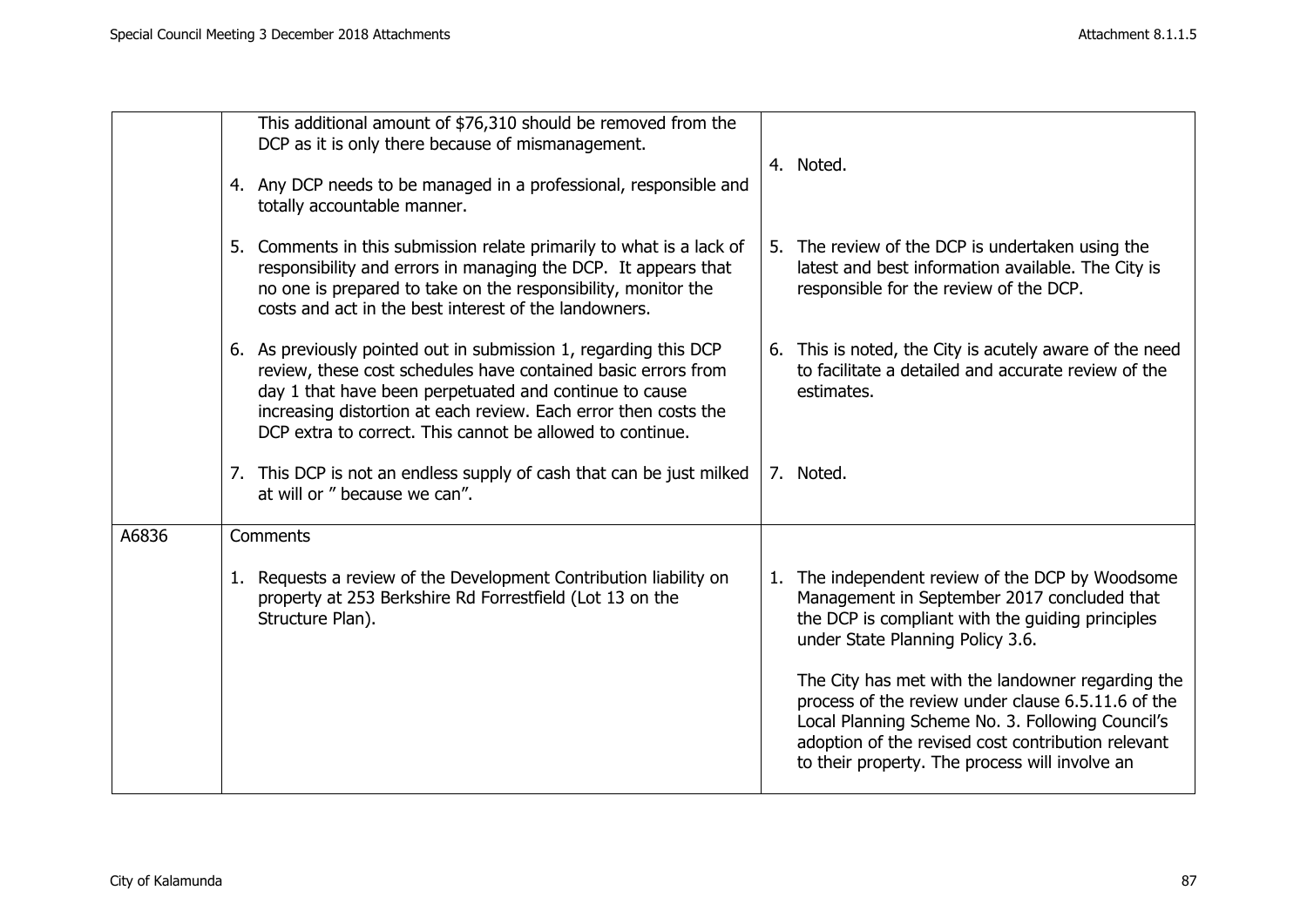|    | 2. There is very little benefit to my property if any at all from the<br>proposed infrastructure that the Development Contribution is<br>financing.                                                                                                                                                                                                                  |    | appropriately qualified person to undertake a<br>review at the owner's expense.                                                                                                                                                                                                                                                                        |
|----|----------------------------------------------------------------------------------------------------------------------------------------------------------------------------------------------------------------------------------------------------------------------------------------------------------------------------------------------------------------------|----|--------------------------------------------------------------------------------------------------------------------------------------------------------------------------------------------------------------------------------------------------------------------------------------------------------------------------------------------------------|
|    |                                                                                                                                                                                                                                                                                                                                                                      |    | 2. Contributions are levied uniformly across all<br>developments within the DCP area. Berkshire Road<br>benefits from RAV 7 intersection upgrades with                                                                                                                                                                                                 |
| 3. | The key principle of a Development Contribution Fund is that the<br>'beneficiary' pays relative to need. I question whether this fund<br>passes the equity test when it comes to my property as the                                                                                                                                                                  |    | Milner Road and Ashby Close, and connection to<br>Bonser Road and footpath upgrades.                                                                                                                                                                                                                                                                   |
|    | disparity is excessive. Uplift to properties on Berkshire Rd will be<br>minor and nowhere near the dollar value of the contribution<br>compared to most other properties in the development, where<br>the uplift in value and useability will fare exceed the contribution<br>dollar value.                                                                          |    | 3. The current arrangement requires contributions to<br>be levied uniformly across all developments within<br>the DCP area. The owner is entitled to formalise a<br>review of the apportionment of development<br>contributions in accordance with the Local Planning<br>Scheme No. 3.                                                                 |
|    | 4. I realise that the funds need to come from somewhere and that I<br>should pay something. However the way things are set up at the<br>moment I am required to part with a significant amount of hard<br>earned money to fund others. I have been advised that in these<br>circumstances it is possible to divide the contribution area in to<br>payment precincts. |    | 4. The idea of 'contribution precincts' is noted in State<br>Planning Policy 3.6. This concept may be<br>considered within the scope of a future review of<br>the DCP.                                                                                                                                                                                 |
| 5. | I propose that the properties fronting Berkshire Rd become a<br>precinct in their own right with a Development Contribution<br>amount relevant to the benefits, particularly since the upgrade to                                                                                                                                                                    |    |                                                                                                                                                                                                                                                                                                                                                        |
|    | Berkshire Rd has now been removed from the Development<br>scope. I would welcome an independent assessment and be<br>bound by the outcome. I am happy to discuss contributing to<br>costs of any independent assessment.                                                                                                                                             | 5. | The City has met with the landowner regarding the<br>process of the review under clause 6.5.11.6 of the<br>Local Planning Scheme No. 3. Following Council's<br>adoption of the revised cost contribution relevant<br>to their property. The process will involve an<br>appropriately qualified person to undertake a<br>review at the owner's expense. |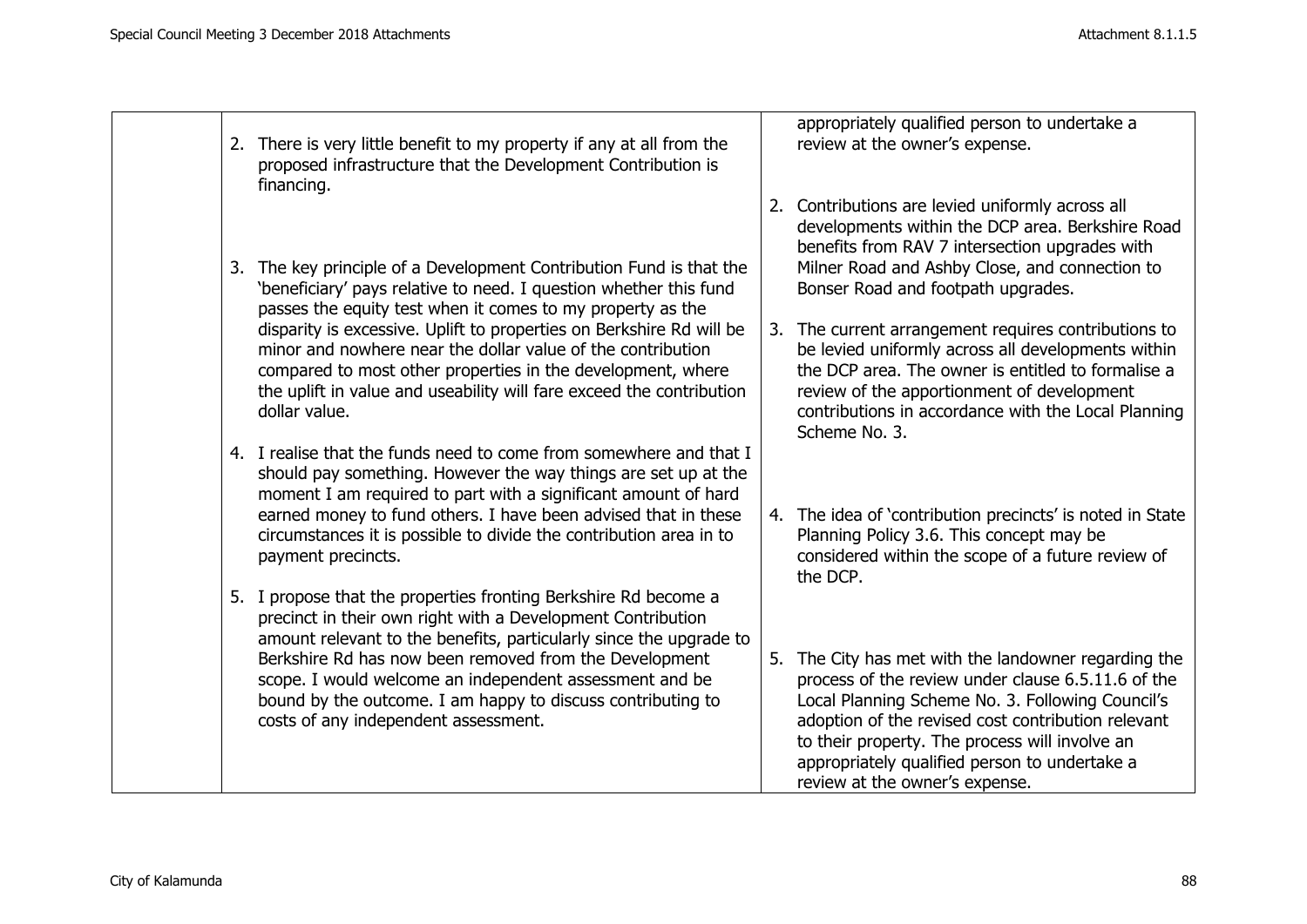| A212986 | Comments<br>1. Both consultants and owners have met with the CEO, Mayor,<br>Councillors and planning staff on 4 April 2018.                                                                                                                                                                                                                                                       | 1. Noted.                                                                                                                                                                                                                                         |
|---------|-----------------------------------------------------------------------------------------------------------------------------------------------------------------------------------------------------------------------------------------------------------------------------------------------------------------------------------------------------------------------------------|---------------------------------------------------------------------------------------------------------------------------------------------------------------------------------------------------------------------------------------------------|
|         | 2. Prior to that meeting Councillors have met with the owners and<br>have understood the personal and emotional stress that has<br>been endured as a result of the transition occurring in the area.                                                                                                                                                                              | 2. Noted.                                                                                                                                                                                                                                         |
|         | 3. Advice received in April 2018 was that the City can consider pre-<br>funding the construction of Road 2A within the industrial area to<br>connect to the boundary of Lot 51. The owners desperately want<br>to achieve road access to their lot this year so they can sell the<br>land and move out of the area.                                                               | 3. The City has agreed to prefunding the road and<br>will be initiating a tender process to deliver the<br>infrastructure.                                                                                                                        |
|         | 4. As the financial year is approaching this item is brought to the<br>attention of Councillors to seek support for prefunding of the<br>road construction to be included in the 2018/2019 budget<br>review.                                                                                                                                                                      | 4. See response 3 above.                                                                                                                                                                                                                          |
|         | 5. The owners have suffered extreme stress and frustration over<br>ongoing management issues associated with the project, to the<br>extent where it has placed strain on their health and personal<br>circumstances.                                                                                                                                                              | 5. The City understands that the project has provided<br>landowners significant stress over recent years.<br>The City has been working hard to rectify any<br>issues of the past and improve the efficiency in<br>which the project is delivered. |
|         | 6. Council has an opportunity to take positive action as part of the<br>2018/2019 budget review, and to provide the owners a clear exit<br>strategy and timeframes so they can move forward with their<br>lives. The owners have been affected by lack of certainty and<br>shifting timeframes over 5 years and therefore Council support is<br>sought to resolve this situation. | 6. See response 3 above.                                                                                                                                                                                                                          |
|         | 7. It is clear that the management of the project in the past has<br>been flawed. The City now has a chance to reassure the owners<br>concerns have been heard and that the City values them as long-<br>term residents.                                                                                                                                                          | 7. See response 3 above.                                                                                                                                                                                                                          |